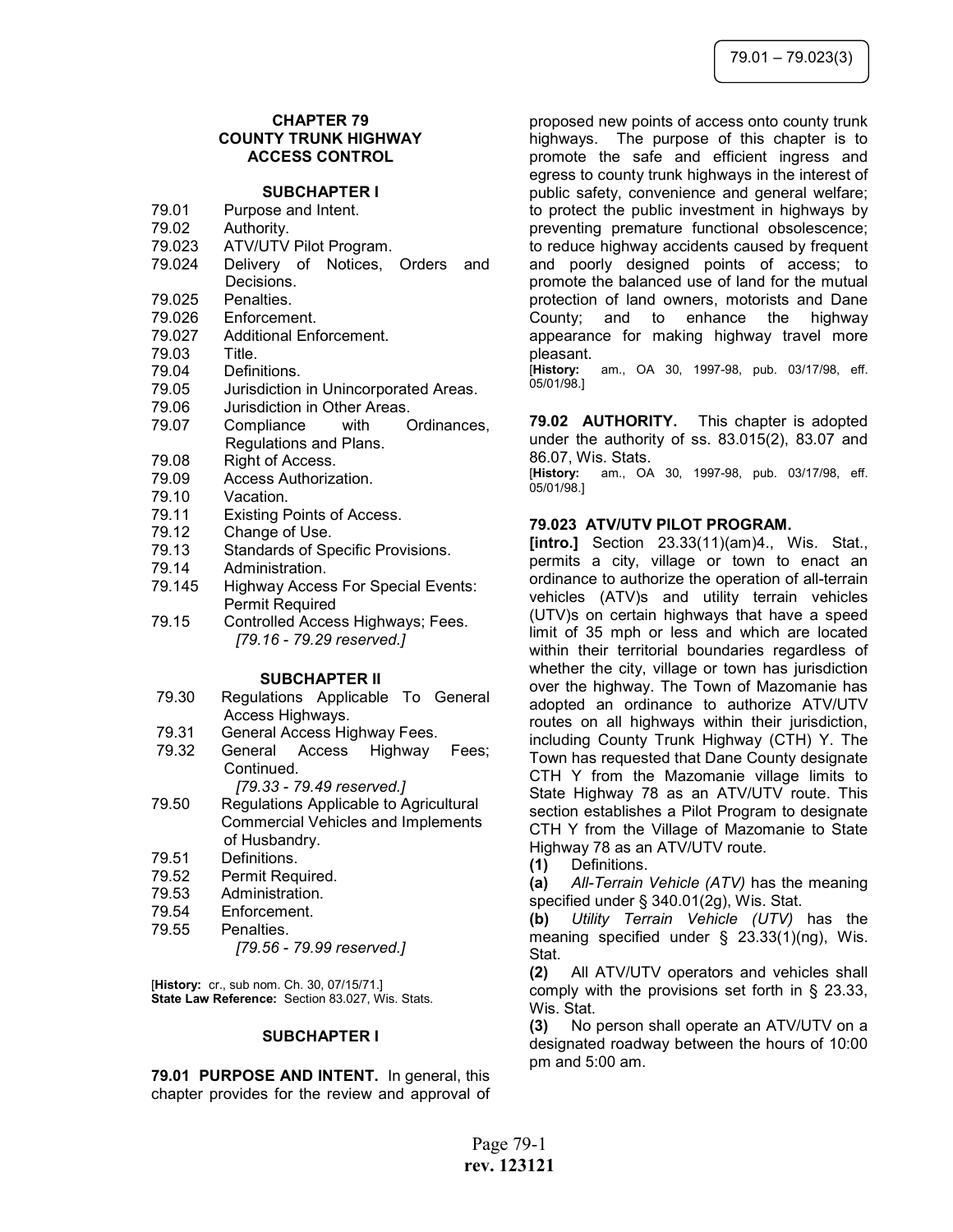(4) ATV/UTV operation is restricted to the paved surface of the roadway. Operation on the gravel shoulders, ditches, and other areas of highway right-of-way is prohibited.

(5) No ATV/UTV shall be operated at a speed greater than 35 mph or the posted speed limit, whichever is lower.

(6) All ATV/UTV operators shall ride in single file on the extreme right hand side of the paved portion of the highway.

(7) All operators shall have their headlight and taillight illuminated while operating on a county highway.

(8) All operators shall have a valid driver's license.

(9) Operation of ATV/UTVs on County Highways not designated as ATV/UTV routes is prohibited except as permitted under § 23.33(11)(am)4. Wis. Stat.

(10) The Dane County Highway Department shall post ATV/UTV route signs on the County Highway system. Local authorities are not authorized to place signs on a County Highway without the permission of the Dane County Highway Commissioner.

(11) The Dane County Highway Commissioner reserves the right to revoke the Pilot Program for any reason.

(12) The effective date of the Pilot Program shall be for a period of one year from the date of publication.

[History: 79.023 cr., 21 OA-31, pub. 12/2/21 & re-pub. 1/24/22.]

79.024 DELIVERY OF NOTICES, ORDERS AND DECISIONS. Any notice, order or decision required by any provision of subchapter I shall be delivered to the affected person(s). Delivered means delivery in person, by email, or delivery by deposit with the U.S. postal service of certified mail, addressed to the recipient at the recipient's last known address. If delivery is by certified mail, delivery shall be deemed completed on the date of mailing and the use of mail service shall not increase the time allowed to act in answer to or in consequence of such delivery.

[History: cr., OA 30, 1997-98, pub. 03/17/98, eff. 05/01/98; am., 21 OA-32, pub. 12/2/21 & re-pub. 1/24/22.]

79.025 PENALTIES. (1) Any person violating any provision of this chapter shall forfeit not less than Fifty Dollars (\$50) nor more than Two Hundred Dollars (\$200) for each day that a violation exists. Each day that a violation exists shall constitute a separate offense.

(2) Any person who has the ability to pay any forfeiture entered against him or her under this chapter but refuses to do so within thirty (30) days after judgment is entered may be confined in the Dane County Jail until such forfeiture is paid, but in no event shall the confinement exceed thirty (30) days.

[History: renum. from 79.20, OA 30, 1997-98, pub. 03/17/98, eff. 05/01/98; (1) am., OA 21, 2003-04, pub. 12/03/03, eff. 01/01/04.]

79.026 ENFORCEMENT. (1) The corporation counsel shall prosecute all violations of this chapter upon request of the agency or the department.

(2) In addition to an action to collect a forfeiture, the corporation counsel is directed to seek an injunction in any case deemed appropriate after consultation with the department, to enforce this ordinance.

[History: renum. from 79.21, OA 30, 1997-98, pub. 03/17/98, eff. 05/01/98.]

79.027 ADDITIONAL ENFORCEMENT. (1) It shall be unlawful and a violation of this ordinance for any landowner, either directly or through action of any tenant or other user of lands, to alter the contour of the lands abutting controlled access highways in such a manner as to permit vehicular access from adjacent lands to a controlled access highway without first obtaining all permits required by this ordinance.

(2) The department is authorized to issue an order, upon its determination that a violation of the provisions of subsection (1) above has occurred, requiring the landowner to remove any such alteration by a date certain which shall in any event be at least 20 days from the date of delivery of the notice.

(3) Any order issued pursuant to subsection (1) above may be appealed to the agency by filing a written notice of appeal, within 10 days of the date of delivery of the removal notice, with the department. The agency shall set a time and place for considering the appeal, which shall in any event be at least 20 days from the date of receiving the notice of appeal, and shall provide notice of the appeal date, time and location to the appellant. The person subject to the order shall have the right to appear and contest the order and to present evidence and witnesses on his or her behalf. If the agency sustains the order, the person subject to the order shall remove the alteration by the date set forth in the decision which shall in any event be at least 20

Page 79-2 rev. 123121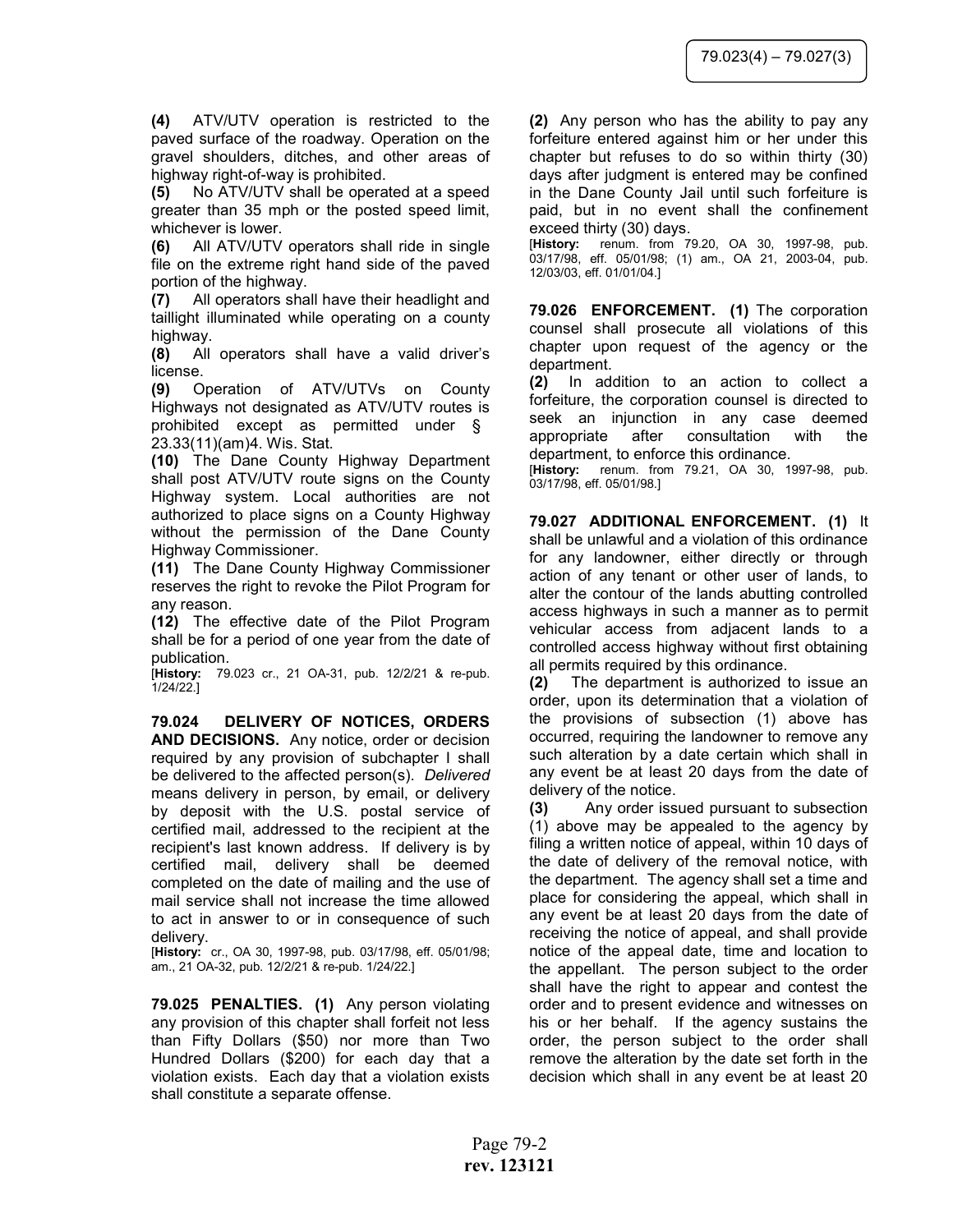days from the date of delivery of the agency's decision to the person.

(4) If the person subject to the order shall refuse to comply with the order, the department may request the corporation counsel to seek a court order allowing the department to remove the alteration and billing the costs thereof to the landowner. In addition to such relief, any person violating the removal order shall forfeit not less than \$50 nor more than \$200 for each day of refusal or neglect to obey any such order beyond the date set forth in the order or the date the notice was actually or constructively received, whichever is later.

[History: renum. from 79.22 and (2) and (3) am., OA 30, 1997-98, pub. 03/17/98, eff. 05/01/98; (4) am., OA 21, 2003- 04, pub. 12/03/03, eff. 01/01/04.]

79.03 TITLE. (1) This chapter shall be known as, referred to, or recited as the County of Dane County Trunk Highway Regulations.

(2) Sections 79.05 through 79.29, inclusive, shall be known as subchapter I. Unless otherwise stated, subchapter I applies only to controlled access county trunk highways.

(3) Sections 79.30 through 79.49, inclusive, shall be known as subchapter II. Unless otherwise stated, subchapter II applies only to general access highways which are part of the county trunk system.

[History: (1) am. and (2) and (3) cr., OA 30, 1997-98, pub. 03/17/98, eff. 05/01/98.]

79.04 DEFINITIONS. For the purpose of these regulations, certain words or phrases used herein are defined as follows:

(1) Access shall mean a point where a private driveway or road or town road connects to a county trunk highway.

(2) Adoption date shall mean the date that a specified county trunk highway became subject to the provisions of subchapter I.

(3) Agency shall mean the Dane County Transportation Committee.

(4) Average daily traffic or ADT means the average number of vehicles passing over a given point in a 24 hour period. The number may be determined by actual counts or by estimates based on available data. For purposes of this chapter, the ADT shall be made or calculated at a point on the connecting road within 100 feet of its intersection with a county trunk highway. Connecting road as used in this subsection means any driveway or road, public or private, for which an access permit is required under this chapter.

(5) Controlled access highway shall mean a highway on which the traffic is such that the county board has found, determined and declared it to be necessary, in the interest of public safety, convenience and general welfare to regulate entrance upon and departure from the highway or street except at places specifically designated and provided for such purposes, and to exercise special controls over traffic on such highway or street.

(6) Department shall mean the Dane County Highway and Transportation Department.

(7) General access highway shall mean a county trunk highway which is not a controlled access highway.

(8) Mile shall mean a mile measured to include 1/2 mile in either direction from each particular point of access under consideration.

(9) Parcel shall mean contiguous lands under the control of a developer(s), not separated by streets, highways or railroad rights-of-way, established prior to the adoption date of a particular county trunk highway.

(9m) Special Event means any temporary, planned, extraordinary occurrence on highway right-of-way including, but not limited to, parades, processions, festivals and bicycle, motorcycle or foot races/rides.

(10) Temporary access is one for a year or less. [History: am., OA 30, 1997-98, pub. 03/17/98, eff. 05/01/98; (1) am., OA 8, 1998-99, pub. 09/16/98; (9m) cr., OA 35, 2011-12, pub. 02/28/12.]

79.05 JURISDICTION IN UNINCORPO-RATED

AREAS. [intro.] The provisions of subchapter I shall apply to the following county trunk highways within unincorporated Dane County:

- (1) AB From the eastern boundary of the City of Madison to C.T.H. "MN"
- (2) B From eastern boundary of the City of Fitchburg to U.S.H. 51
- (3) B From U.S.H. 51 to C.T.H. "N" (except areas within the City of Stoughton)
- (4) B From the northern boundary of the Village of Rockdale to the southern boundary of the Village of Cambridge
- (5) BB From the eastern boundary of the City of Madison to the western boundary of the Village of Cottage Grove
- (6) BB From the eastern boundary of the Village of Cottage Grove to S.T.H. 73
- (7) C From U.S.H. 151 to Happy Valley Road (except areas within the City of Sun Prairie)

Page 79-3 rev. 123121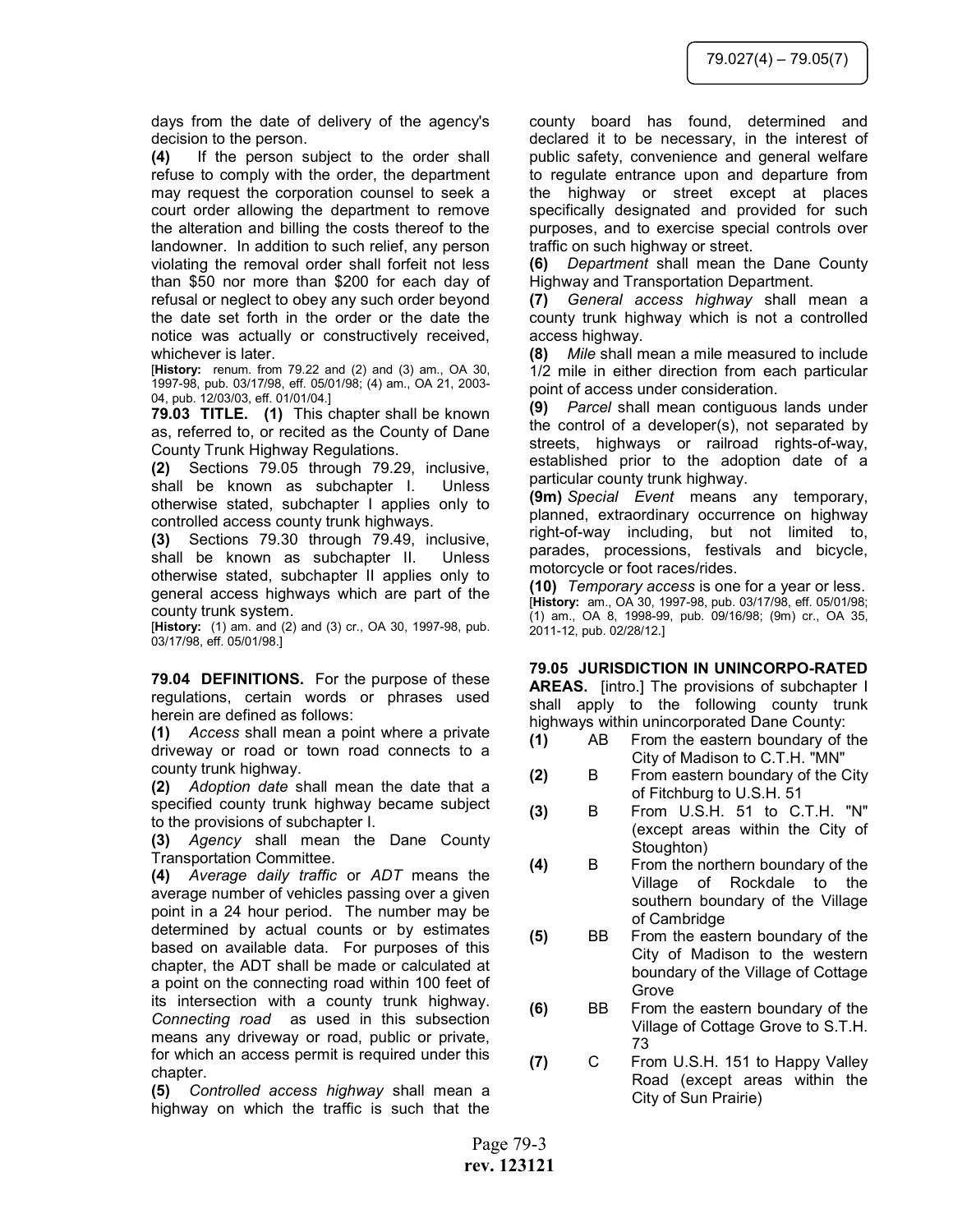- (8) CC From C.T.H. "D" to the western boundary of the Village of Oregon (9) CV From the northern boundary of the City of Madison to U.S. 51 (10) CV From the southern boundary of the Village of DeForest to Windsor Road (11) CV From S.T.H. 19 to Windsor Road (12) D From C.T.H. "CC" to the southern boundary of the City of Fitchburg (13) D From the northern boundary of the City of Fitchburg to Wingra Drive (except areas within the City of Madison) (14) G From S.T.H. 92 to U.S. 18-151 (15) ID From the western County line to the intersection with S.T.H. 78 in Section 10 & 11, T6N R6E (except areas within the Village of Blue Mounds) (16) ID From the eastern boundary of the Village of Mount Horeb to the intersection with U.S.H. 18-151 in Section 7, T6N R7E (16m) K From U.S.H. 12 to C.T.H. "M" (17) M From the northern boundary of the City of Verona to C.T.H. "S" (18) M From the eastern boundary of the City of Middleton to S.T.H. 113 (19) MC Those segments outside of the City of Madison (20) MM From the northern boundary of the Village of Brooklyn to the southern boundary of the Village of Oregon
- (21) MM From the northerly boundary of the City of Fitchburg to C.T.H. "MC" (except areas within the City of Madison)
- (22) N From U.S. 51 to the southern boundary of the Village of Cottage Grove
- (23) N From the northern boundary of the Village of Cottage Grove to the southern boundary of the City of Sun Prairie
- (24) N From the northern boundary of the City of Sun Prairie to C.T.H. "V"
- (25) P From C.T.H. "S" in Section 33, T7N R7E to the southern boundary of the Village of Cross Plains
- (26) PB From S.T.H. 69 in Section 33, T5N R8E to the intersection with Sun Valley Parkway in Section 2, T5N R8E
- (27) PB From the intersection with S.T.H. 69 in Section 11, T5N R8E to U.S. 18-151
- (28) PD From U.S.H. 18-151 in Section 16, T6N R7E to the western boundary of the City of Fitchburg (except areas within the City of Madison)
- (29) PD From U.S.H. 18-151 in Sections 6 and 7, T6N R9E to C.T.H. "D"
- (30) PD From the eastern boundary of the Village of Mount Horeb to the intersection with U.S.H. 18-151 in Section 7, T6N R7E
- (31) Q From the northern boundary of the City of Middleton to the southern boundary of the Village of Waunakee
- (32) S From S.T.H. 78 to C.T.H. "P" in Section 33, T7N R7E
- (33) S From C.T.H. "P" (in Pine Bluff) to the western boundary of the City of Madison
- (34) T From the eastern boundary of the City of Madison to C.T.H. "TT" in Section 36, T8N R10E
- (35) T From C.T.H. "TT" in Sections 13 and 24, T8N R11E to the western boundary of the Village of Marshall
- (36) TT From C.T.H. "T" in Section 36, T8N R10E to C.T.H. "N"
- (37) TT From C.T.H. "N" to C.T.H. "T" in Sections 13 and 24, T8N R11E
- (38) V From S.T.H. 113 to U.S.H. 51 (except areas within the Village of DeForest)

[History: (5), (9), (17), (18), (27), (29) and (31) adopted 07/15/71; (1), (4), (6), (8), (14), (16m), (19), (20), (22), (23), (24), (25), (32), (35) and (37) adopted 05/17/73; (10) adopted 05/17/79; (2), (3), (7), (11), (12), (13), (21), (26), (28), (30), (33), (34), (36) and (38) adopted 05/16/85; 79.04 am., renum., OA 1, 1985-86, adopted 05/16/85; (15) and (16) am., OA 17, 1985-86, adopted 01/16/86; [intro.] am., OA 30, 1997-98, pub. 03/17/98, eff. 05/01/98.]

79.06 JURISDICTION IN OTHER AREAS. [intro.] The provisions of subchapter I shall also apply within those incorporated areas of Dane County where a decision of the Dane County Board has been referred to and approved by the governing body of such incorporated area, or in those incorporated and unincorporated areas where access-control by the Wisconsin Department of Transportation has been transferred to Dane County in accordance with the provisions of ss. 83.027 and 84.25(13), Wis.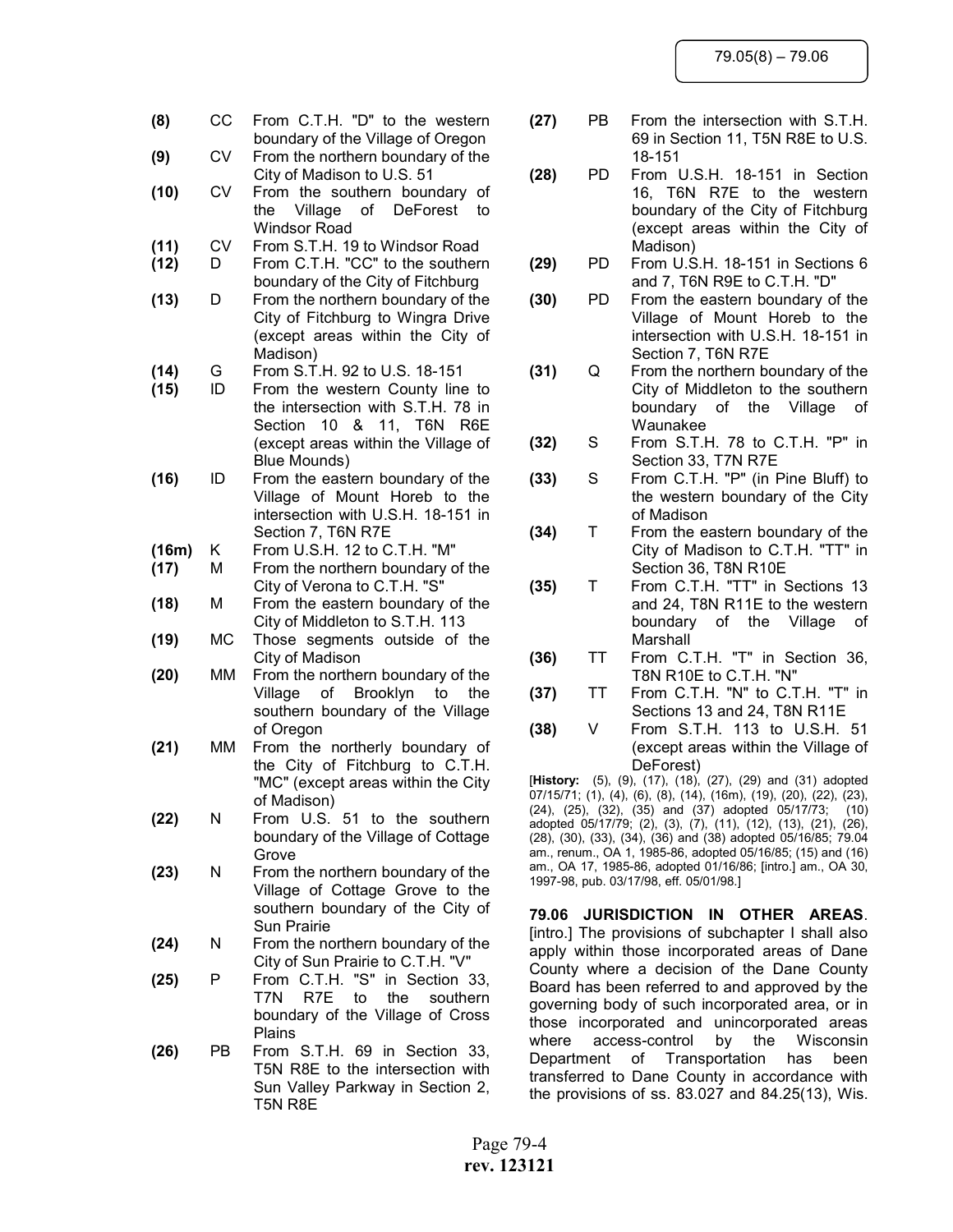Stats. The following highway segments are made subject to access control:

(1) "BW" from the intersection with Raywood Road in the City of Madison easterly to the intersection with Copps Avenue in the City of Monona.

(2) "MV" WEST: Beginning at the intersection of County Trunk Highway "MV" (formerly United States Highway 18 & 151) and Country View Road, located in the SW 1/4 - SW 1/4 of Section 16, T6N, R8E, Town of Verona, Dane County, Wisconsin; said point being approximately 1,220 feet east and 25 feet north of the Southwest Corner of said Section 16; thence easterly 0.52 miles to a point on or near the east line of the SW 1/4 - SE 1/4 approximately 330 feet north of the south line of said Section 16, T6N, R8E, said point being at the intersection of County Trunk Highway "MV" (formerly United States Highway 18 & 151) and Nine Mound Road.

(3) "MV" EAST: Beginning at the intersection of County Trunk Highway "MV" (formerly United States Highway 18 & 151) with the west line of the NE 1/4 - SE 1/4 of Section 15, T6N, R8E, Town of Verona, Dane County, Wisconsin, said point being approximately 1,320 feet west and 1,856.2 feet north of the Southeast Corner of said Section 15; thence northeasterly a distance of 0.853 miles to the intersection of County Trunk Highway "MV" (formerly United States Highway 18 & 151) and Nesbitt Road located in the SW 1/4 - NE 1/4 of Section 14, T6N, R8E, said point being approximately 2,600 feet south and 470 feet east of the North Quarter Corner of said Section 14.

[History: cr., Sub. 1 to OA 11, 1989-90, pub. 03/30/90; [intro.] am. and (2) and (3) cr., OA 18, 1996-97, pub. 08/06/96; [intro.] am., OA 30, 1997-98, pub. 03/17/98, eff. 05/01/98. ]

79.07 COMPLIANCE WITH ORDINANCES, REGULATIONS AND PLANS. [intro.] Any persons, firm or corporation seeking access to land abutting a county trunk highway designated in sections 79.05 or 79.06 shall comply with the requirements of subchapter I and:

(1) Applicable Dane County ordinances and regulations.

(2) Master plans or master plan components adopted by the Dane County Board or by the Dane County Regional Planning Commission.

(3) The official map of any municipality or governmental unit having jurisdiction.

[History: [intro.] am., OA 30, 1997-98, pub. 03/17/98, eff. 05/01/98.]

79.08 RIGHT OF ACCESS. After the designation of a controlled access highway, no owners or occupants of abutting lands shall have the right of easement of access, by reason of the fact that their property abuts on the controlled access highway, unless otherwise provided for herein.

79.09 ACCESS AUTHORIZATION. (1) Access. Except at places specifically designated and provided for such purposes, no private entrance upon or departure from a designated controlled access highway shall be permitted by the department. The department may designate a private access point as temporary and subject to periodic review. In the interest of public health, safety and general welfare, the department may revoke a temporary access permit or it may require modifications to remedy a problem situation.

(2) Connection with streets or highways. Review and approval by the department shall be required prior to any private entrance upon or departure from a designated controlled access highway being converted to public street or highway status. Such approvals shall be given by the department only if the public interest shall be served thereby and shall specify the terms and conditions on which such approvals are given.

[History: am., OA 30, 1997-98, pub. 03/17/98, eff. 05/01/98.]

79.10 VACATION. A controlled access highway shall remain in force until the access control is revoked by an action of the county board on recommendation of the agency. The county board may revoke access control on a controlled access highway or any portion thereof, provided that, after traffic engineering surveys, investigations and studies and after a public hearing conducted by the agency, the county board finds that the revocation of access control on such highway or portion thereof is in the public interest. The department shall record the formal notice of revocation of access control on the highway with the Dane County Register of

Deeds.<br>[History: am., OA 30, 1997-98, pub. 03/17/98, eff. 05/01/98.]

79.11 EXISTING POINTS OF ACCESS. All existing points of access may be continued after the implementation of subchapter I. However, if the use of an established point of access is discontinued for a period of one year, the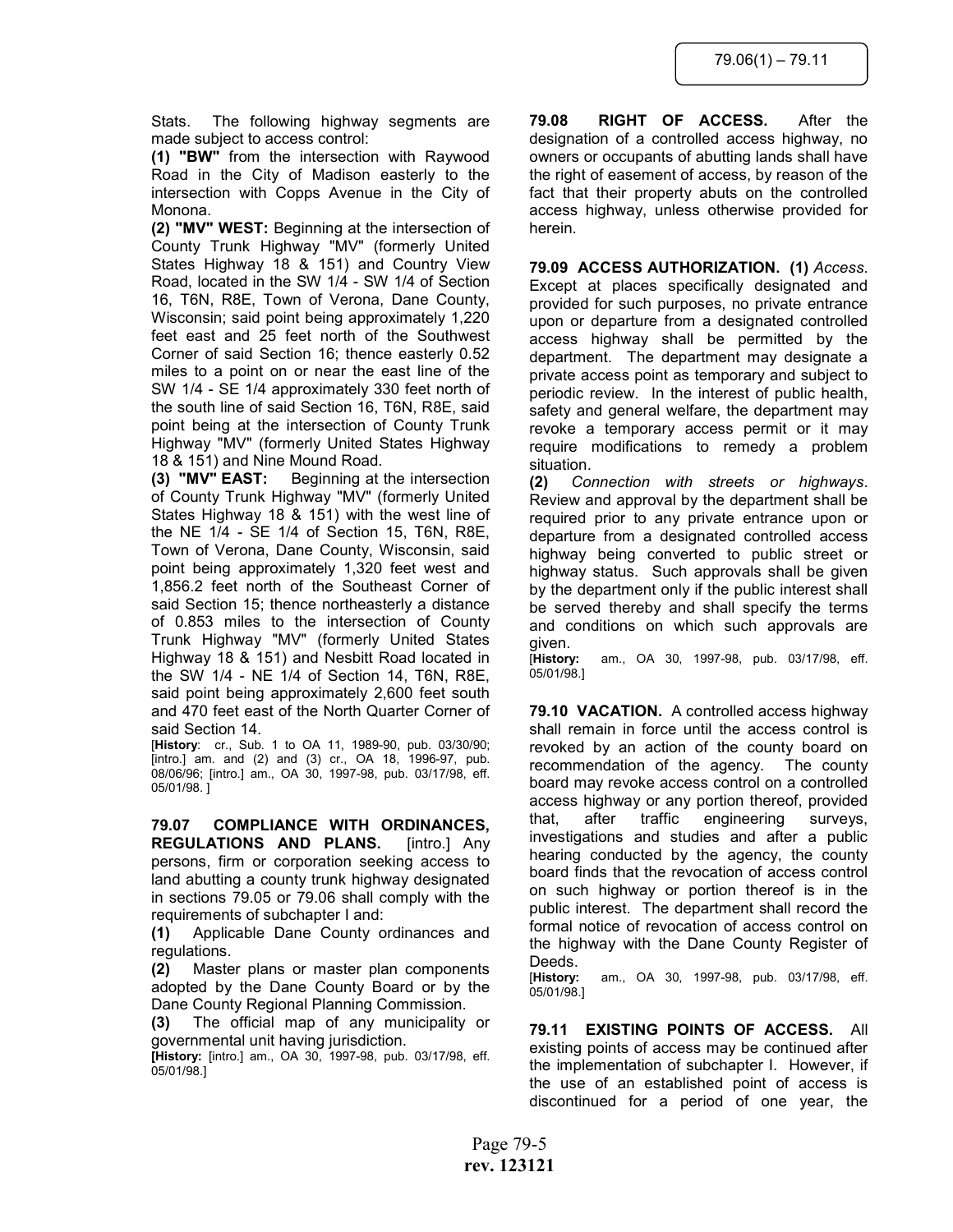department may revoke the access privilege or require alterations or improvements to achieve compliance with the standards set forth in subchapter I. Modifications to points of access which were established prior to adoption of subchapter I shall be subject to the requirements set forth herein.

[History: am., OA 30, 1997-98, pub. 03/17/98, eff. 05/01/98.]

79.12 CHANGE OF USE. Any point of access permitted under subchapter I shall be subject to review and approval by the department where the department determines that there has been a change in the use which will affect safe and efficient ingress and egress to, and use of, a controlled access highway. This determination shall be based primarily on a significant change in the volume of traffic or the type of vehicle using that point of access.

[History: am., OA 30, 1997-98, pub. 03/17/98, eff. 05/01/98.]

79.13 STANDARDS OF SPECIFIC PROVISIONS. (1) Spacing and frequency. (a) One access may be permitted for each parcel of land except where an alternate means of access is available and would better serve the public interest.

(b) Access permits shall not be issued where the horizontal distance between access points will be less than 600 feet, except as provided under subsections (a), (b), (d) and (e) of section 79.13(1).

(c) A maximum of six access points per side per mile of highway shall be permitted, except as provided under subsections (a), (b), (d) and (e) of section 79.13(1).

(d) In areas where a speed zone of less than forty (40) miles per hour has been adopted by county ordinance the minimum horizontal distance between access points shall be 300 feet with a maximum number of twelve (12) access points per side per mile of highway, except as provided under subsections (a), (b), (c) and (e) of section 79.13(1).

(e) In areas controlled by paragraphs (a), (b) and (c), additional access points may be permitted where the sole purpose of the additional access is to facilitate the continuance of agriculture operations on adjacent properties, and provided further that the public safety, convenience, general welfare and investment is protected. The department shall make appropriate findings in each individual case before granting any such additional access permits.

(2) Design. The design of a driveway or a street intersection for appropriate sight distances, return radii, angles, profiles and widths shall be based upon engineering standards as established by the department to be generally in conformance with the minimum standards of the American Association of Highway Officials and the National Cooperative Highway Research Program Report #93, "Guidelines for Medial and Marginal Access Control on Major Roadways." In locating access points along a controlled access highway, consideration shall be given to the alignment of the potential street intersections in order to facilitate the safe and efficient flow of traffic across the highway. The design is the responsibility of the owner and shall be completed in accordance with the State Facilities Development Manual and the Manual on Uniform Traffic Control Devices. Plans must be approved by the department. Traffic projections may be required to determine the impact of the access and the design classification.

[History: (1)(e) and (2) am., OA 30, 1997-98, pub. 03/17/98, eff. 05/01/98.]

# 79.14 ADMINISTRATION.

# (1) Permits.

(a) Applications. Applications for permits shall be made to the department at the following site: https://highway.countyofdane.com/permits

(b) Permits required. Permits shall be required for all new access points along a county trunk highway designated as a controlled access highway in section 79.05 or 79.06.

(c) Authority. The authority to approve, conditionally approve, or reject applications for access is delegated to the department by the Dane County Board of Supervisors.

(d) Staff consultation. Prior to department action on an access application, the staff of the Dane County Department of Planning & Development shall be consulted regarding the proposed access.

(e) Inspections. The department shall conduct periodic inspections to determine compliance with subchapter I and shall maintain permanent records of data submitted, staff recommendations and permits issued.

(f) Expiration of permit. An access permit shall expire one year from the date of issuance if evidence of use has not been established within that time.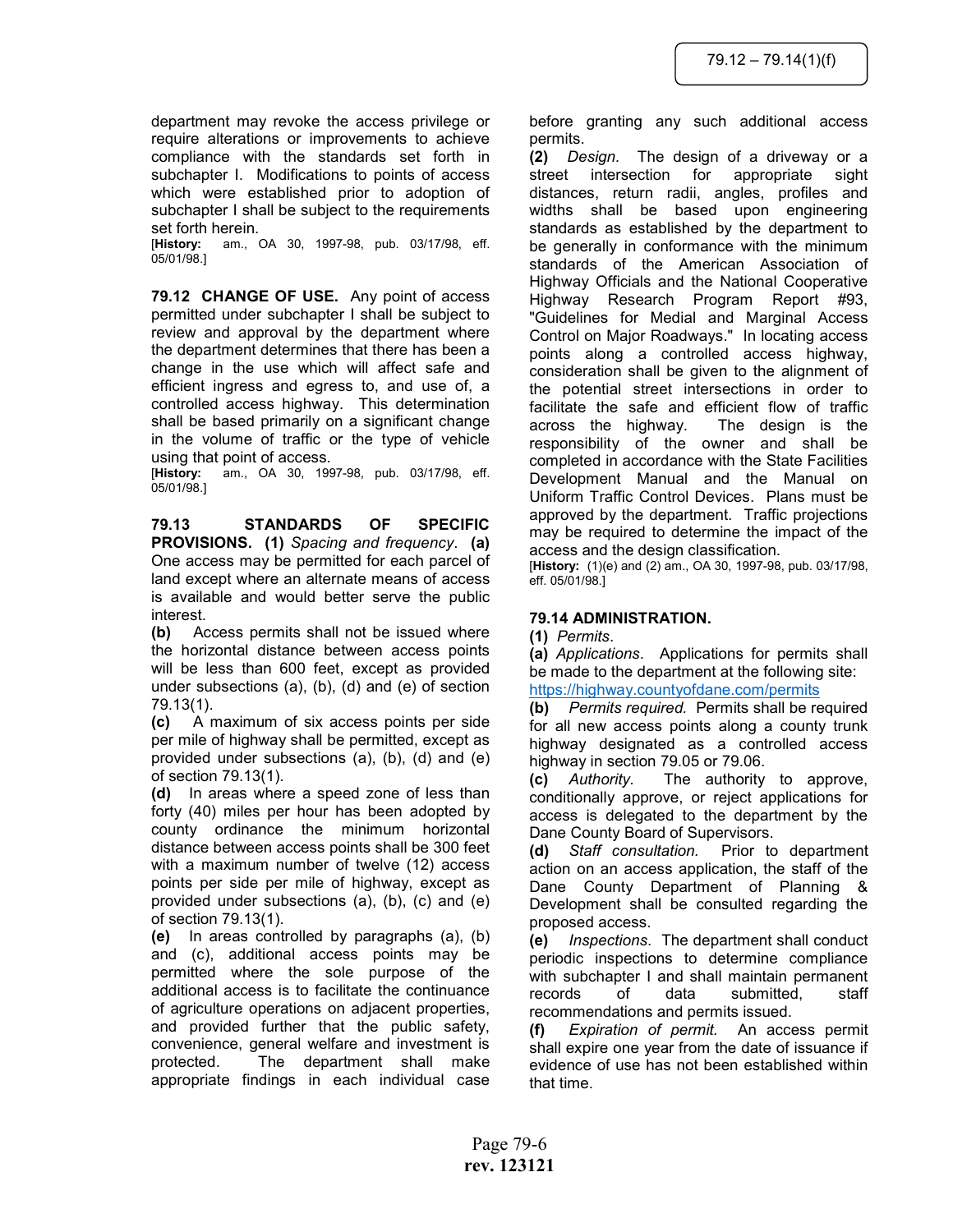(g) Construction inspections. Upon issuance of a permit, the point of access shall be inspected during and after construction.

(h) Revocation. When violations occur, the department may revoke the access permit.

(2) Required data. Applications shall be made at the following site:

## https://highway.countyofdane.com/permits

Additionally, the department may require the submission of a scale drawing showing property lines, topography, streams, lakes, ponds, marshes and locations of existing and proposed structures, and other appropriate supporting data as deemed necessary for the adequate review of the applications.

(3) Variances. (a) Any person denied an access permit may appeal to the agency. Where the agency finds that unnecessary hardship may result from strict compliance with these regulations, it may vary the regulations, provided that the public interest is secured and that such variation will not establish an undesirable precedent and will not have the effect of nullifying the intent and purpose of these regulations.

(b) Entering in minutes. Any modifications or variance thus granted shall be entered in the minutes of the agency setting forth the reasons which, in the judgment of the agency, justified the modification or variance.

(4) Controlled access maps. The locations of all recognized access points are shown on the maps entitled controlled access maps on file in the office of the department. The department shall periodically update the controlled access maps to show any changes resulting from the actions of the agency. The controlled access maps, together with all information shown thereon and all amendments thereto, shall be a part of these regulations.

[History: (1)(d) and (5) am., OA 1, 1985-86, adopted 05/15/85; 79.14 am., OA 30, 1997-98, pub. 03/17/98, eff. 05/01/98; (1)(a) and (2) am., 2021 OA-32, pub. 12/2/21 & 1/24/22.]

# 79.145 HIGHWAY ACCESS FOR SPECIAL EVENTS: PERMIT REQUIRED.

(1) Authority. This Section is adopted under the authority of ss. 349.185 and 349.23(1), (2), and (3), Wis. Stats.

(2) Permits.

(a) Permits shall be required for all special events which take place in or along county trunk highway right-of-way.

(b) Applications for permits shall be made at

### the following site:

https://highway.countyofdane.com/permits. Only complete applications containing all required information shall be considered.

(c) Completed applications will be accepted beginning January 1 of the calendar year the event takes place. An event date will be reserved on a first-come, first-serve basis. Applications must be submitted at least 30 days prior to the scheduled event.

(d) Completed applications must include the following information: (i) Completed permit application; (ii) signed "Requirements For Permit To Use County Trunk Highways" form; (iii) Completed and signed "Indemnification/Hold Harmless" form; (iv) Detailed map of event route; (v) Certificate of Insurance naming Dane County as an additional insured.

(3) Review. The department and the Sheriff's Office shall evaluate the application and the department shall approve, approve with conditions, or deny the permit request. The reasons for denial shall be set forth in writing and provided to the applicant. Permits shall be issued unless it is determined that one of the following conditions exist:

(a) the time and size of the event would substantially interrupt the safe and orderly movement of vehicular or pedestrian traffic in or around the vicinity of the event's location;

(b) The concentration of persons at the event would interfere with the administration of emergency services;

(c) another highway use permit has already been applied for or issued for substantially the same time and location;

(d) the event is reasonably likely to cause injury to persons or property and there is inadequate planning for crowd control of participants;

(e) the time, size or nature of the event is incompatible with the normal activity at that location so as to impermissibly intrude on the comfort or convenience of local residents;

(f) the applicant has provided incomplete or fraudulent information on the application or has failed to satisfy the permit requirements; or

(g) any other condition which, in the discretion of the department, creates an unacceptable health or safety risk.

(4) The department shall notify the Parks department and each affected municipality when a permit application is received.

(5) All applicants for a special event permit shall agree, as a condition of the permit, to indemnify, defend and hold Dane County and its officials, employees and agents harmless against all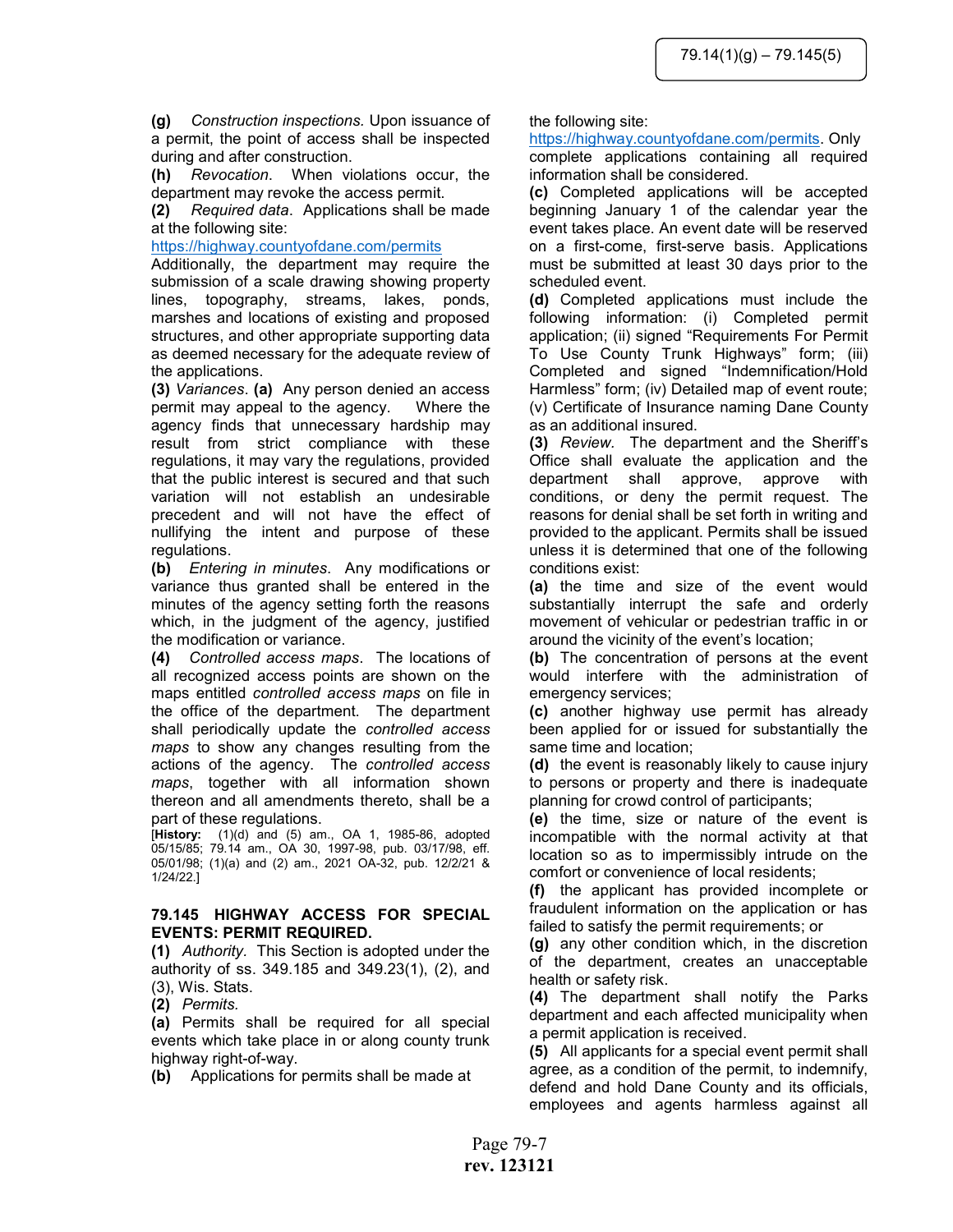claims, liability, loss, damage or expense incurred by the County on account of any injury to or death of any person or any damage to property caused by or resulting from the activities for which the permit is granted.

(6) A preliminary decision shall be made on the application within fourteen (14) days of receipt by the department. Applicants shall be notified of any changes in permit conditions or routes at least twenty-one (21) days prior to the scheduled event.

(7) Each permit shall be valid for the dates and times stated therein. A separate permit shall be required for each separate event.

(8) Any applicant may appeal the denial of a special event permit to the Dane County Highway Committee or its designee. All appeals shall be made in writing to the department within ten (10) days of denial.

(9) Penalty. Any person who fails to obtain a special event permit in violation of this ordinance may be subject to the penalties set forth in sec. 79.025 herein.

[History: cr., OA 35, 2011-12, pub. 02/28/12; (2)(b) and (c) am., 2021 OA-32, pub. 12/2/21 & re-pub. 1/24/22.]

## 79.15 CONTROLLED ACCESS HIGHWAYS;

FEES. [intro.] The department shall collect fees for connections to controlled access highways according to the following schedule:

(1) For a permit to construct a temporary access, \$135.

(2) For a permit to construct an access to agricultural lands, \$135.

(3) For a permit to construct an access to a single family residential dwelling site, \$135.

(4) For a permit to construct an access to a multi-family residential dwelling site, \$245.

(5) For a permit to construct an access to a projected commercial site, with an ADT of less than 100, \$245.

(6) For a permit to construct an access to a projected commercial site, with an ADT of 100 but less than 1,000, \$575.

(7) For a permit to construct an access to a projected commercial site, with an ADT of 1,000 or more, \$1,125.

(8) For a permit to construct an access consisting of a public street or road, \$1,125.

(9) For a permit to construct an access consisting of a private street or road, \$1,125.

(10) For a permit to engage in miscellaneous work in a highway right-of-way, \$70.

(11) For a permit to engage in public utility work in a highway right-of-way, \$80.

(12) For a permit to bore in a highway right-ofway, the fee set forth in sub. (11) and, in addition thereto, \$45 for each boring.

(13) For a permit to make an open cut, crossing pavement in highway right-of-way, the fee set forth in sub. (11) and, in addition thereto, \$220 for each cut.

(14) For a permit to trench in a highway right-ofway, the fee set forth in sub. (11) and, in addition thereto, \$110 for each 1,000 feet or fraction thereof in excess of 1,320 feet.

(15) For a permit to construct or place a vault or other structure in a highway right-of-way, the fee set forth in sub. (11) and, in addition thereto, \$110 for each vault or other structure.

(16) For a permit to construct improvements at an intersection with a highway, \$1,125.

(17) For issuance of an overweight or oversize vehicle load permit on a single trip basis, \$90.

(18) For issuance of an overweight or oversize vehicle load permit on a multiple trip, calendar year basis, \$245.

[History: cr., OA 30, 1997-98, pub. 03/17/98, eff. 05/01/98; (17) am. and (18) cr., OA 8, 1998-99, pub. 09/16/98; (13) am., OA 21, 1998-99, pub. 03/02/99; (1) – (18) am., OA 21, 2003-04, pub. 12/03/03, eff. 01/01/04; am., Sub. 1 to OA 21, 2006-07, pub. 11/30/06, eff. 01/01/07; (1)-(11), (16)-(18) am., 2021 OA-32, pub. 12/2/21 & re-pub. 1/24/22.]

### [79.16 - 79.29 reserved.]

[History: 79.20 renum. as 79.025, OA 30, 1997-98, pub. 03/17/98, eff. 05/01/98.]

[History: 79.21 renum. as 79.026, OA 30, 1997-98, pub. 03/17/98, eff. 05/01/98.]

[History: 79.22 renum. as 79.027, and (2) and (3) am., OA 30, 1997-98, pub. 03/17/98, eff. 05/01/98.]

#### SUBCHAPTER II

79.30 REGULATIONS APPLICABLE TO GENERAL ACCESS HIGHWAYS. (1) The department is authorized to issue access permits for connections to general access highways. While such access is of right for adjacent landowners, there are costs that accrue to the county in overseeing the construction of such connections in order to assure conformity with highway engineering requirements and to minimize adverse impact on highway travel.

(2) The department is also authorized to issue permits for construction in highway rights-of-way, including the traveled portion of the highway. It is the policy of the county that the county's costs of overseeing such work and in issuing such permits is to be recovered from the persons and firms engaging in such work.

[History: cr., OA 30, 1997-98, pub. 03/17/98, eff. 05/01/98.]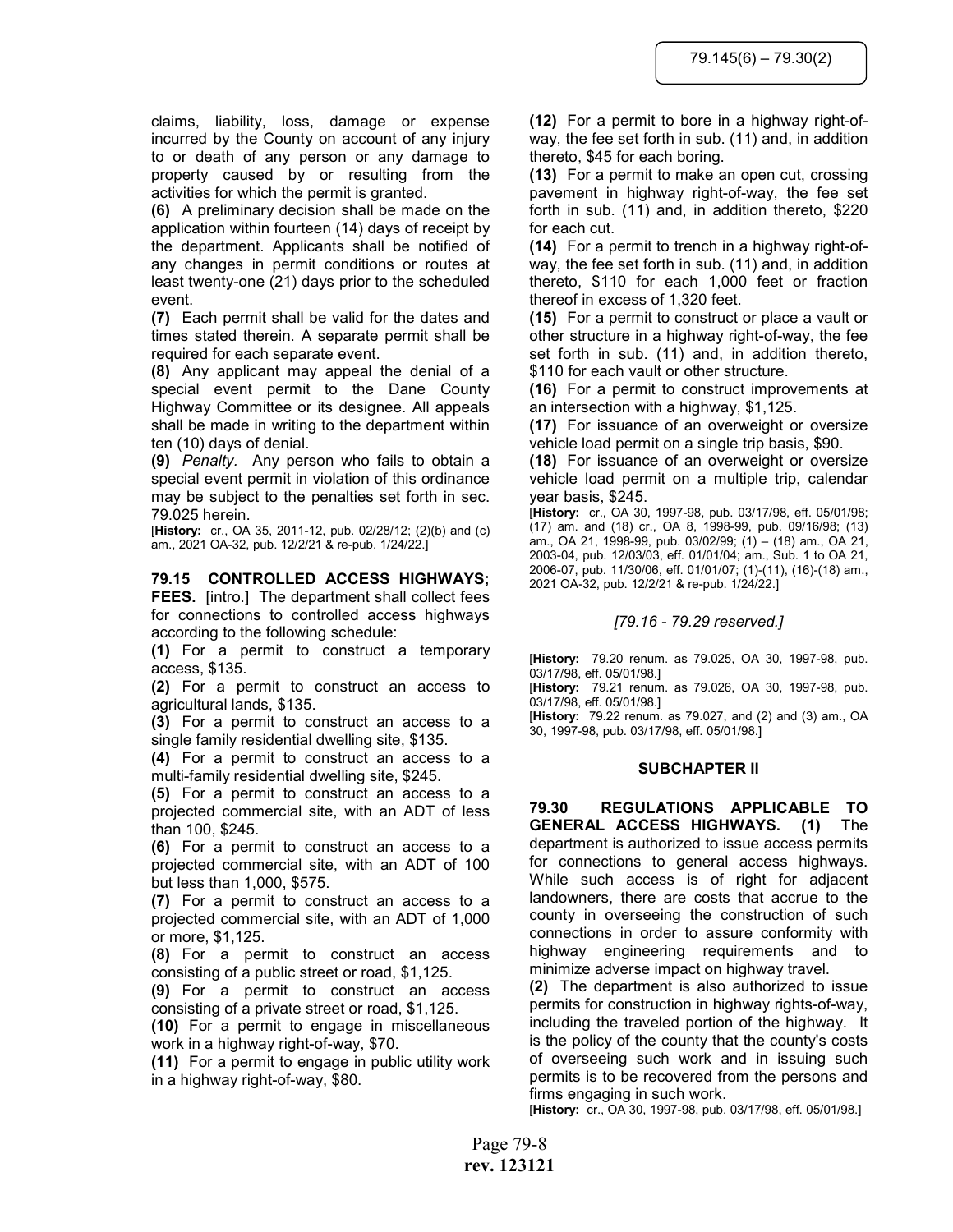# 79.31 GENERAL ACCESS HIGHWAY FEES.

[intro.] The department shall collect fees according to the following schedule:

(1) For a permit to construct a temporary access, \$75.

(2) For a permit to construct an access to agricultural lands, \$75.

(3) For a permit to construct an access to a single-family residential dwelling site, \$75.

(4) For a permit to construct an access to a multi-family residential dwelling site, \$220.

(5) For a permit to construct an access to a projected commercial site, with an ADT of less than 100, \$220.

(6) For a permit to construct an access to a projected commercial site, with an ADT of 100 but less than 1,000, \$550.

(7) For a permit to construct an access to a projected commercial site, with an ADT of 1,000 or more, \$1,100.

(8) For a permit to construct an access consisting of a public street or road, \$1,100.

(9) For a permit to construct an access consisting of a private street or road, \$1,100.

(10) For a permit to construct an access not otherwise specified, in a highway right-of-way, \$45.

[History: cr., OA 30, 1997-98, pub. 03/17/98, eff. 05/01/98; (1) – (9) am., (10) cr., OA 21, 2003-04, pub. 12/03/03, eff. 01/01/04; am., Sub. 1 to OA 21, 2006-07, pub. 11/30/06, eff. 01/01/07.]

79.32 GENERAL ACCESS HIGHWAY FEES; CONTINUED. The department shall collect the permit fees set forth in subsections (10) through (18), inclusive, of s. 79.15 for similar work to be done or similar activities to occur on or in general access highways.

[History: cr., OA 30, 1997-98, pub. 03/17/98, eff. 05/01/98; am., OA 21, 1998-99, pub. 03/02/99.]

# [79.33 - 79.49 reserved.]

# 79.50 REGULATIONS APPLICABLE TO AGRICULTURAL COMMERCIAL VEHICLES AND IMPLEMENTS OF HUSBANDRY.

[History: cr., 2014 OA-061, pub. 12/29/14, eff. 01/01/15.]

# 79.51 DEFINITIONS.

(1) Agricultural Commercial Vehicle shall have the meaning given in Sec. 340.01(1o).

(2) Implement of Husbandry shall have the meaning given in Sec. 340.01(24).

(3) Maintaining authority shall mean the Department.

[History: 79.51 cr., 2014 OA-061, pub. 12/29/14, eff. 01/01/15.]

79.52 PERMIT REQUIRED. It shall be unlawful and a violation of this ordinance for any person, without a permit therefor, to operate an implement of husbandry, including a Category B implement of husbandry, or an agricultural commercial vehicle on any county trunk highway under the jurisdiction of the department which exceeds the length and/or weight limits imposed by s. 348.15(3)(g), Wis. Stats.

[History: 79.52 cr., 2014 OA-061, pub. 12/29/14, eff. 01/01/15.]

## 79.53 ADMINISTRATION.

(1) Authority. This Subchapter is adopted under the authority of s. 348.27(19)(b)5a, Wis. Stats. and Trans. 230 of the Wisconsin Administrative Code.

(2) Permits. Applications for permits shall be made to the department, 2302 Fish Hatchery Road, Madison, Wisconsin. Permit information is located at the following site:

https://highway.countyofdane.com/permits. Only applications containing all required information shall be processed.

(3) Fee. No fee shall be charged for issuance of a permit.

(4) Review. Upon receiving an application for a permit under this section, the department shall provide the applicant with a final decision on the application within three (3) weeks of its receipt. If the department fails to approve or deny the application during this 3-week period, the application is considered approved until the applicant receives a denial meeting the requirement of subsection (6) or until six (6) weeks from receipt of the application. If the department fails to approve or deny the application within 6 weeks of its receipt, the application is approved.

(5) Amendment. Any person to whom a permit has been issued under this section may, at any time, apply for an amendment to the permit to reflect a change in the applicant's circumstances or information, including a change in the listing or map of highways to be traveled. Upon receiving an application for amendment, the department shall provide the applicant with a decision on the application within five (5) business days of its receipt. If the department fails to approve or deny the application within the 5-day period, the application is considered approved until the applicant receives a denial under subsection (6) or until 10 business days from receipt of the application. If the department fails to approve or deny the application within 10